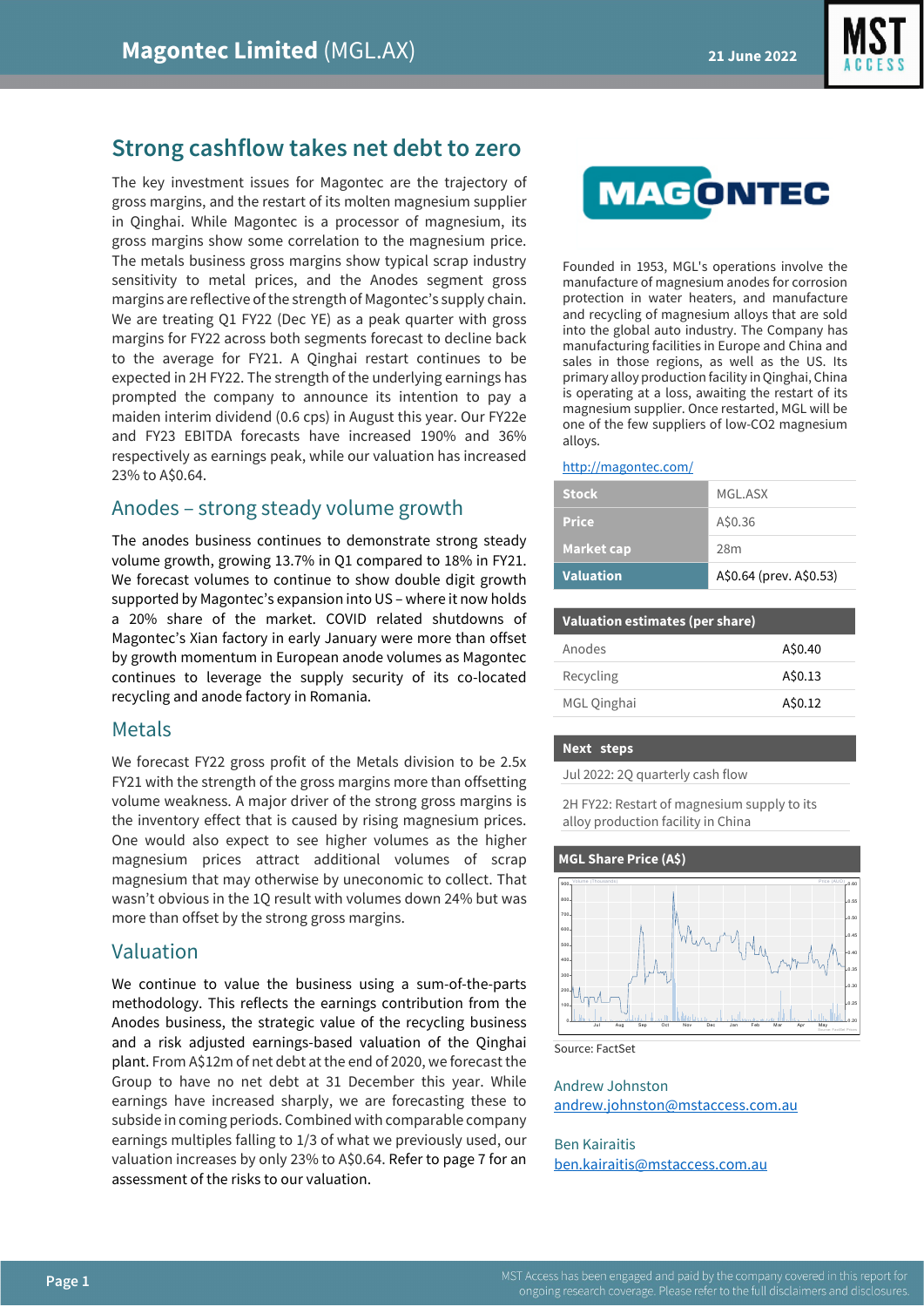### Figure 1 – Financial Summary

| Year End 31 Dec  |      | 2020A   | 2021A | 2022E | 2023E | 2024E | <b>Stock information</b>      |     |      |
|------------------|------|---------|-------|-------|-------|-------|-------------------------------|-----|------|
| Core PE          | x    | nm      | 6.5x  | 1.9x  | 2.9x  | 3.3x  | <b>Share Price</b>            |     | 0.36 |
| EV/EBIT          | x    | 27.8x   | 3.5x  | 1.3x  | 1.8x  | 1.6x  | Market capitalisation         | \$m | 27.6 |
| <b>EV/EBITDA</b> | x    | 8.7x    | 2.7x  | 1.1x  | 1.5x  | 1.3x  | Valuation                     |     | 0.64 |
| Div yield        | $\%$ | $0.0\%$ | 3.3%  | 3.6%  | 3.9%  | 4.2%  | Shares on issue (Basic)       | m   | 76.7 |
| FCF Yield        | $\%$ | 1.0%    | 17.9% | 56.6% | 38.7% | 33.8% | Shares on issue (diluted) (m) | m   | 82.1 |

| <b>Profit &amp; Loss Statement</b> | $\mathsf{Sm}$ | 2020A       | 2021A  | 2022E  | 2023E  | 2024E    | <b>1H FY19</b>          | <b>2H FY19</b> | <b>1H FY20</b> | <b>2H FY20</b> | <b>1H FY21</b> | <b>2H FY21</b> |
|------------------------------------|---------------|-------------|--------|--------|--------|----------|-------------------------|----------------|----------------|----------------|----------------|----------------|
| Revenue                            |               | 95.1        | 115.2  | 121.9  | 168.3  | 160.0    | 67.3                    | 63.4           | 46.0           | 49.1           | 50.9           | 64.3           |
| Change pcp                         | %             |             | 21.1%  | 5.8%   | 38.1%  | $-4.9%$  | $0.0\%$                 | $-3.0\%$       | $-31.6%$       | $-22.5%$       | 10.6%          | 31.0%          |
| <b>EBITDA</b>                      |               | 4.5         | 12.8   | 24.5   | 17.7   | 15.8     | 2.6                     | 0.1            | 1.9            | 2.6            | 3.4            | 9.4            |
| margin                             | %             | 4.8%        | 11.1%  | 20.1%  | 10.5%  | 9.8%     | 3.8%                    | 0.2%           | 4.2%           | 5.3%           | 6.6%           | 14.6%          |
| <b>EBIT</b>                        |               | 1.4         | 10.0   | 21.6   | 14.7   | 12.8     |                         |                |                |                |                |                |
| margin                             | %             | 1.5%        | 8.7%   | 17.7%  | 8.7%   | 8.0%     |                         |                |                |                |                |                |
| Net interest expense               |               | $-0.6$      | $-0.5$ | $-0.4$ | $-0.4$ | $-0.4$   | Performance ratios      |                | 2021A          | 2022E          | 2023E          | 2024E          |
| <b>Profit Before Tax</b>           |               | 0.8         | 9.4    | 21.2   | 14.3   | 12.3     | ROE (%)                 |                | 13.8%          | 45.0%          | 27.8%          | 23.2%          |
| Tax and adjustments                |               | $-1.1$      | $-5.0$ | $-5.9$ | $-4.0$ | $-3.5$   | ROIC (%)                |                | 19.1%          | 46.0%          | 30.4%          | 29.5%          |
| <b>NPAT</b> (underlying)           |               | $-0.3$      | 4.4    | 15.3   | 10.3   | 8.9      | Net debt/(Net debt + Eq |                | 16%            | $0\%$          | $-5%$          | $-21%$         |
| Significant, discontinued et.al    |               | $-0.4$      | 0.6    | 0.0    | 0.0    | 0.0      | Interest cover (EBITDA) |                | 24.4x          | 69.8x          | 40.1x          | 35.8           |
|                                    |               |             |        |        |        |          | Capex/Depreciation      |                | 34%            | 36%            | 36%            | 36%            |
| NDAT (roportod)                    |               | $\bigcap$ 7 | 50     | 152    | 102    | $\Omega$ | Dave Working Capital    |                | Q <sub>7</sub> | Q <sub>7</sub> | 70             | 70             |

| <b>Per Share Data</b>           |      | 2020A  | 2021A | 2022E | 2023E  | 2024E  | <b>Segments</b>      | 2021A | 2022E | 2023E | 2024E |
|---------------------------------|------|--------|-------|-------|--------|--------|----------------------|-------|-------|-------|-------|
| Ave. diluted shares outstanding | m    | 76     | 79    | 82    | 82     | 82     | Revenue              |       |       |       |       |
| <b>Underlying EPS</b>           | cps  | $-0.4$ | 5.6   | 18.6  | 12.5   | 10.8   | Anodes               | 43.1  | 47.1  | 50.0  | 52.3  |
| growth pcp                      | $\%$ |        | nm    | 234%  | $-33%$ | $-13%$ | Metals               | 72.1  | 74.8  | 118.3 | 107.7 |
| Reported EPS                    | cps  | $-0.9$ | 6.3   | 18.6  | 12.5   | 10.8   | <b>Total Revenue</b> | 115.2 | 121.9 | 168.3 | 160.0 |
| growth pcp                      | $\%$ |        | nm    | 195%  | $-33%$ | $-13%$ | Gross Profit         |       |       |       |       |
| <b>DPS</b>                      | cps  | 0.0    | 0.0   | 1.2   | 1.3    | 1.4    | Anodes               | 13.6  | 19.6  | 14.3  | 14.0  |
| Payout (on underlying)          | $\%$ | 0%     | 0%    | 6%    | 10%    | 13%    | Metals               | 5.6   | 13.8  | 12.2  | 10.7  |

| <b>Balance sheet</b>                   | \$m | 2020A | 2021A | 2022E                    | 2023E | 2024E | <b>Gross Profit margin</b>    |        |                          |        |                               |
|----------------------------------------|-----|-------|-------|--------------------------|-------|-------|-------------------------------|--------|--------------------------|--------|-------------------------------|
| Cash & Deposits                        |     | 5     | 5     | 12                       | 13    | 18    | Anodes                        | 31.6%  | 41.7%                    | 28.6%  | 26.7%                         |
| Receivables                            |     | 22    | 21    | 23                       | 25    | 24    | Metals                        | 7.8%   | 18.5%                    | 10.4%  | 9.9%                          |
| Inventory                              |     | 22    | 24    | 25                       | 32    | 31    | Avg Segment margin            | 16.7%  | 27.4%                    | 15.8%  | 15.4%                         |
| PP&E (incl right of use assets)        |     | 19    | 18    | 16                       | 14    | 12    |                               |        |                          |        |                               |
| Intangibles                            |     |       | 3     | 3                        | 3     | 3     | Overheads                     | $-6.4$ | $-8.9$                   | $-8.9$ | $-8.9$                        |
| Other Assets                           |     |       | 12    | $\overline{\phantom{0}}$ | 3     | 3     | <b>EBITDA</b>                 | 12.8   | 24.5                     | 17.7   | 15.8                          |
| <b>Total Assets</b>                    |     | 75    | 83    | 81                       | 91    | 91    |                               |        |                          |        |                               |
| Payables                               |     | 13    | 18    | 19                       | 25    | 24    | <b>Share price and volume</b> |        |                          |        |                               |
| <b>Borrowings</b>                      |     | 17    | 12    | 12                       | 12    | 12    | Volume (Thousands)<br>900     |        |                          |        | Price (AUD) <sub>r</sub> 0.60 |
| Provisions / other (incl. Lease Liab.) |     | 17    | 17    | 17                       | 17    | 17    | 800                           |        |                          |        | 0.55                          |
| <b>Total Liabilities</b>               |     | 46    | 46    | 47                       | 54    | 53    |                               |        |                          |        |                               |
| <b>Shareholders' Funds</b>             |     | 29    | 36    | 34                       | 37    | 38    | 700                           |        |                          |        | $-0.50$                       |
| <b>Net Debt</b>                        |     | 12    | 7     | 0                        | $-2$  | $-7$  | 600                           |        | $\overline{\phantom{a}}$ |        | $-0.45$                       |

| <b>Cashflow statement</b> | \$m | 2020A  | 2021A  | 2022E  | 2023E  | 2024E  |
|---------------------------|-----|--------|--------|--------|--------|--------|
| EBITDA                    |     | 4.5    | 12.8   | 24.5   | 17.7   | 15.8   |
| Net interest              |     | $-0.6$ | $-0.5$ | $-0.4$ | $-0.4$ | $-0.4$ |
| Tax paid                  |     | $-0.5$ | $-1.7$ | $-5.9$ | $-4.0$ | $-3.5$ |
| Working capital movements |     | 1.4    | $-3.6$ | $-1.6$ | $-3.2$ | 1.6    |
| Other                     |     | $-0.3$ | $-1.1$ | 0.0    | 0.0    | 0.0    |
| <b>Operating CF</b>       |     | 4.5    | 5.8    | 16.7   | 10.0   | 13.4   |
| Capital expenditure       |     | $-0.7$ | $-0.9$ | $-1.0$ | $-1.0$ | $-1.0$ |
| Asset sales               |     | 0.0    | 0.0    | 0.0    | 0.0    | 0.0    |
| Acquisitions              |     | 0.0    | 0.0    | 0.0    | 0.0    | 0.0    |
| Other                     |     | $-0.4$ | 0.0    | 0.0    | 0.0    | 0.0    |
| <b>Investing CF</b>       |     | -1.1   | -0.8   | $-1.0$ | $-1.0$ | $-1.0$ |
| Net borrowings            |     | $-2.8$ | $-5.3$ | 0.0    | 0.0    | 0.0    |
| Dividends paid            |     | 0.0    | 0.0    | $-0.9$ | $-1.0$ | $-1.1$ |
| New share issues          |     | n n    | 0.0    | 0 Q    | 0.0    | 0.0    |
| <b>Financing CF</b>       |     | -2.8   | -5.7   | -0.9   | -1.0   | -1.1   |
| Net change in cash        |     | 0.7    | -0.7   | 14.7   | 8.0    |        |

Note: accounts are post-AASB 16; Right of use assets  $=$  ~3% of PP&E

Source: Company, MST Access

| <b>Stock information</b>      |    |      |
|-------------------------------|----|------|
| Share Price                   |    | 0.36 |
| Market capitalisation         | Sm | 27 R |
| Valuation                     |    | 0.64 |
| Shares on issue (Basic)       | m  | 76 7 |
| Shares on issue (diluted) (m) | m  | 821  |
|                               |    |      |

| <b>1H FY19</b> | <b>2H FY19</b> | <b>1H FY20</b> | <b>2H FY20</b> | <b>1H FY21</b> | <b>2H FY21</b> |
|----------------|----------------|----------------|----------------|----------------|----------------|
| 67.3           | 63.4           | 46.0           | 49.1           | 50.9           | 64.3           |
| 0.0%           | $-3.0\%$       | $-31.6\%$      | $-22.5%$       | 10.6%          | 31.0%          |
| 2.6            | 0.1            | 1.9            | 2.6            | 3.4            | 9.4            |
| 3.8%           | 0.2%           | 4.2%           | 5.3%           | 6.6%           | 14.6%          |

| 111919111                       | 70 | 1.J70  | 0.170  | 11.170 | 0.170  | <b>0.U7U</b> |                           |       |       |       |        |
|---------------------------------|----|--------|--------|--------|--------|--------------|---------------------------|-------|-------|-------|--------|
| Net interest expense            |    | $-0.6$ | $-0.5$ | $-0.4$ | $-0.4$ | $-0.4$       | <b>Performance ratios</b> | 2021A | 2022E | 2023E | 2024E  |
| <b>Profit Before Tax</b>        |    | 0.8    | 9.4    | 21.2   | 14.3   | 12.3         | ROE (%)                   | 13.8% | 45.0% | 27.8% | 23.2%  |
| Tax and adjustments             |    | $-1.1$ | $-5.0$ | $-5.9$ | $-4.0$ | $-3.5$       | <b>ROIC</b> (%)           | 19.1% | 46.0% | 30.4% | 29.5%  |
| NPAT (underlying)               |    | $-0.3$ | 4.4    | 15.3   | 10.3   | 8.9          | Net debt/(Net debt + Eq   | 16%   | 0%    | $-5%$ | $-21%$ |
| Significant, discontinued et.al |    | $-0.4$ | 0.6    | 0.0    | 0.0    | 0.0          | Interest cover (EBITDA)   | 24.4x | 69.8x | 40.1x | 35.8x  |
|                                 |    |        |        |        |        |              | Capex/Depreciation        | 34%   | 36%   | 36%   | 36%    |
| NPAT (reported)                 |    | $-0.7$ | 5.0    | 15.3   | 10.3   | 8.9          | Days Working Capital      | 87    | 87    | 70    | 70     |

| <b>Segments</b>            | 2021A | 2022E | 2023E | 2024E |
|----------------------------|-------|-------|-------|-------|
| Revenue                    |       |       |       |       |
| Anodes                     | 43.1  | 47.1  | 50.0  | 52.3  |
| Metals                     | 72.1  | 74.8  | 118.3 | 107.7 |
| <b>Total Revenue</b>       | 115.2 | 121.9 | 168.3 | 160.0 |
| <b>Gross Profit</b>        |       |       |       |       |
| Anodes                     | 13.6  | 19.6  | 14.3  | 14.0  |
| Metals                     | 5.6   | 13.8  | 12.2  | 10.7  |
| <b>Toptal Gross Profit</b> | 19.2  | 33.4  | 26.6  | 24.7  |
| <b>Gross Profit margin</b> |       |       |       |       |
| Anodes                     | 31.6% | 41.7% | 28.6% | 26.7% |
| Metals                     | 7.8%  | 18.5% | 10.4% | 9.9%  |
| Avg Segment margin         | 16.7% | 27.4% | 15.8% | 15.4% |
|                            |       |       |       |       |
| Overheads                  | -64   | -89   | -89   | -89   |







#### **Company description**

Founded in 1953, MGL's operations involve the manufacture of magnesium anodes for corrosion protection in wa ter heaters, and manufacture and recycling of magnesium alloys that are sold predominantly into the auto industry. The Company ha s manufacturing facilities in Europe and China. It has sales in those regions, as well as the US. Its primary alloy production facility in Qinghai, China is operating at a loss, awaiting the restart of its magnesium supplier. Once this supply has restarted, MGL will be one of the few suppliers of low-CO2 magnesium alloys.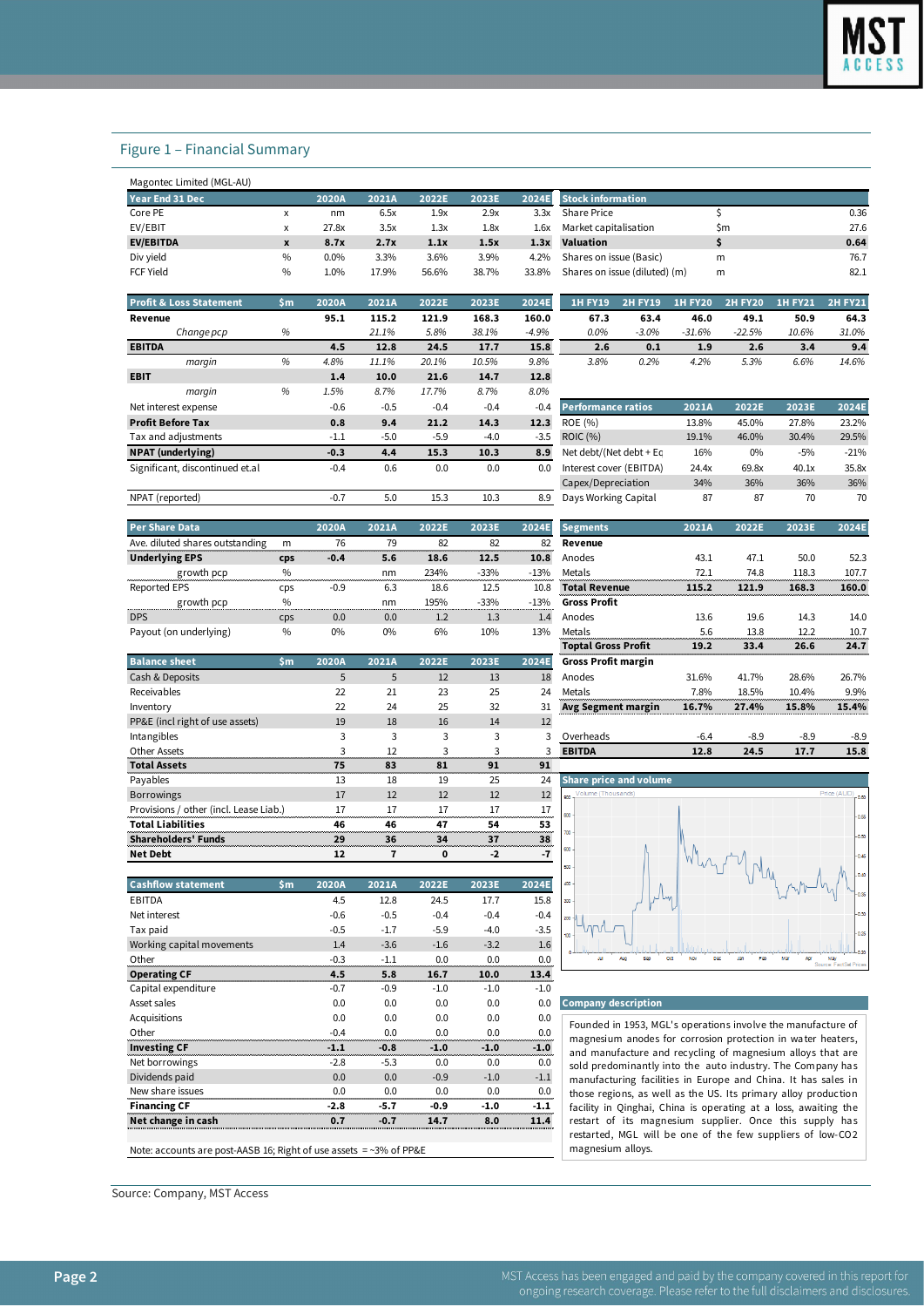

# **Investment thesis**

MGL operates three magnesium processing businesses with processing plants based in China and Europe. The Cathodic Corrosion Protection (Anodes) segment produces anodes for residential and commercial water heaters in China and Europe which are sold to original equipment manufacturers (OEMs) in China, Europe and the US. The Metals segment has two elements: a magnesium alloy Recycling business in Europe whose customers are motor vehicle manufacturers and Tier 1 suppliers; and a magnesium alloy production business in Qinghai, China sited next to a magnesium plant (QSLM) from which it will receive molten magnesium once this plant restarts. This plant halted production in late 2019, and it is expected to restart supplying molten magnesium to MGL's Qinghai facility in 2022.

From a valuation perspective, we consider MGL in three parts: Anodes, Recycling and Qinghai.

### Anodes and Recycling – aggregate value underpins the current share price

The Anodes business produces traditional magnesium anodes and electronic anodes that are used in water heaters to prevent corrosion. Revenue and earnings show solid stable growth over the past 5 years with MGL having high market share in what is a niche sector. This is a stand-alone business and we have therefore valued it separately on an EV/ EBITDA basis using the average multiple of comparable companies discounted by 30%.

The Recycling business does not report separately, but its high market share as an important supplier to the European and North American markets gives it strategic value. We estimate its value based on the price achieved in 2019 on a capacity based multiple for a smaller but similar business.

## Qinghai – serious upside but out of MGL's control

MGL's Qinghai magnesium alloy cast house was designed to be supplied molten magnesium by Qinghai Salt Lake Magnesium Co. Ltd (QSLM). The business is currently loss-making as MGL is sourcing a nominal amount of high cost magnesium to ensure at least some of its customers continued to get supplied. QSLM has announced that it will be restarting operations in 2022 with ramp up expected over subsequent months.

Qinghai is the source of substantial upside but is wholly dependent on the supply of molten magnesium from QSLM. Should MGL's Qinghai plant achieve 75% capacity utilisation (based on product from QSLM), this would add a further A\$0.90 per share to our valuation.

We are not aware of the details of the supply and access contract between QSLM and MGL and the potential scenarios should QSLM not meet its contractual obligations to supply magnesium metal to MGL Qinghai's alloy production facility. We note that QSLM has a 29% stake in MGL, but we are not aware of a link between that and QSLM's agreements with MGL.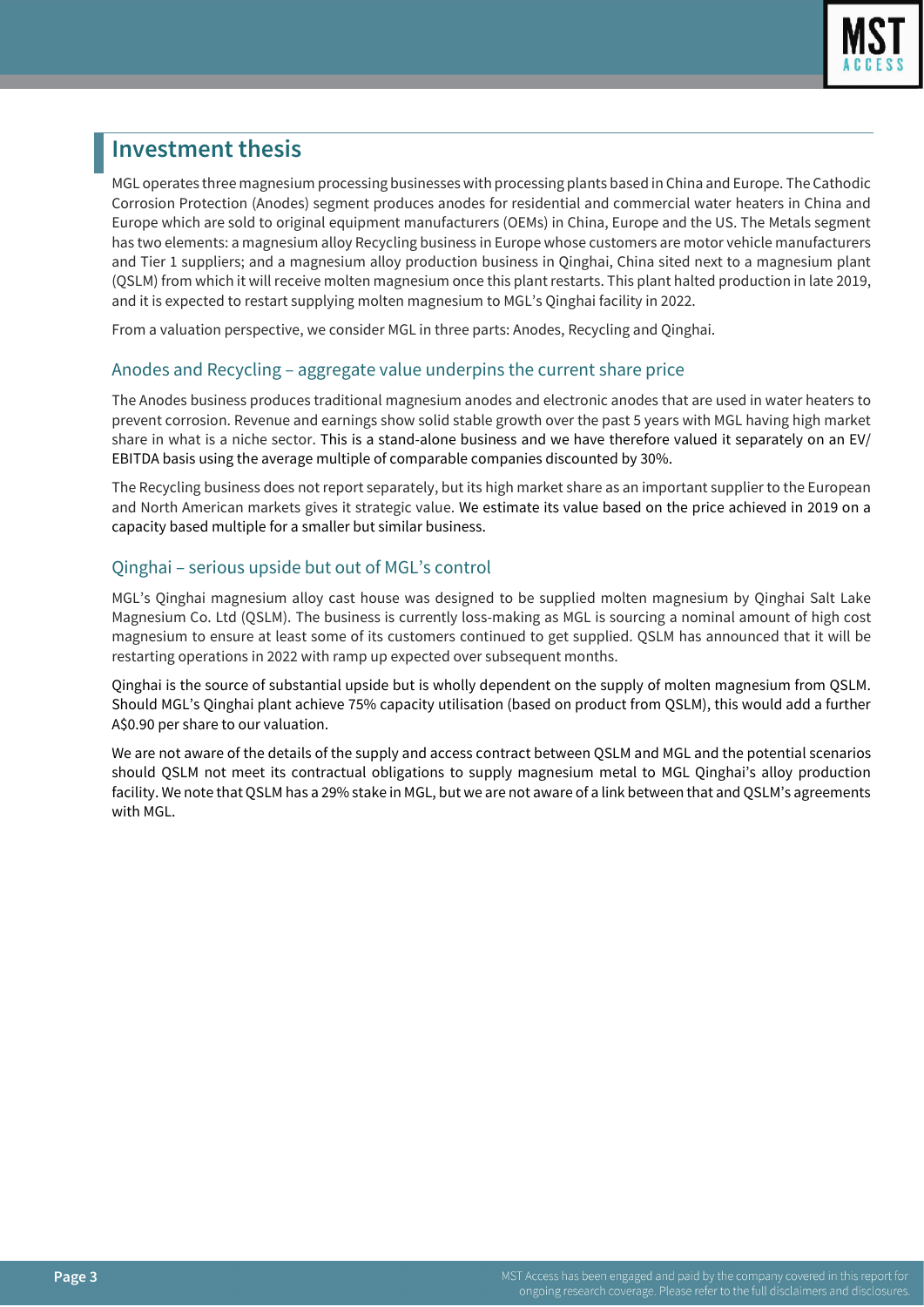

## Magnesium price

While Magontec is a processor of magnesium (rather than a primary producer), both of its segments remain linked to the magnesium price.





Source: Company, MST Access

MST Model \ Mg Price V3

We break down the earnings by segment, and then update our forecasts in the following section.

# **Forecasts and valuation**

Our forecasts rely on making estimates of volumes, prices and margins. As shown in the last few quarters, these can vary significantly. In the Anodes business, the earnings have risen sharply in the latest quarter driven mostly by strong gross margins. As a processor of magnesium, one would not normally expect to observe margins to increase sharply as the magnesium price increases. We attribute the sharp increase to Magontec's control over its supply chain in a difficult environment.

In the metals business, we saw volumes decline from 5500 tonnes to 4175 tonnes (a decline of nearly 25%). However, gross margins rose sharply reflecting the nature of the recycling business where rising raw material prices lead to strong margin improvement.

For both businesses, we expect earnings to subside as the magnesium price decreases. However, this is somewhat offset by the ongoing volume growth (12% – 15%) in the Anodes segment and a small contribution from Qinghai in FY23.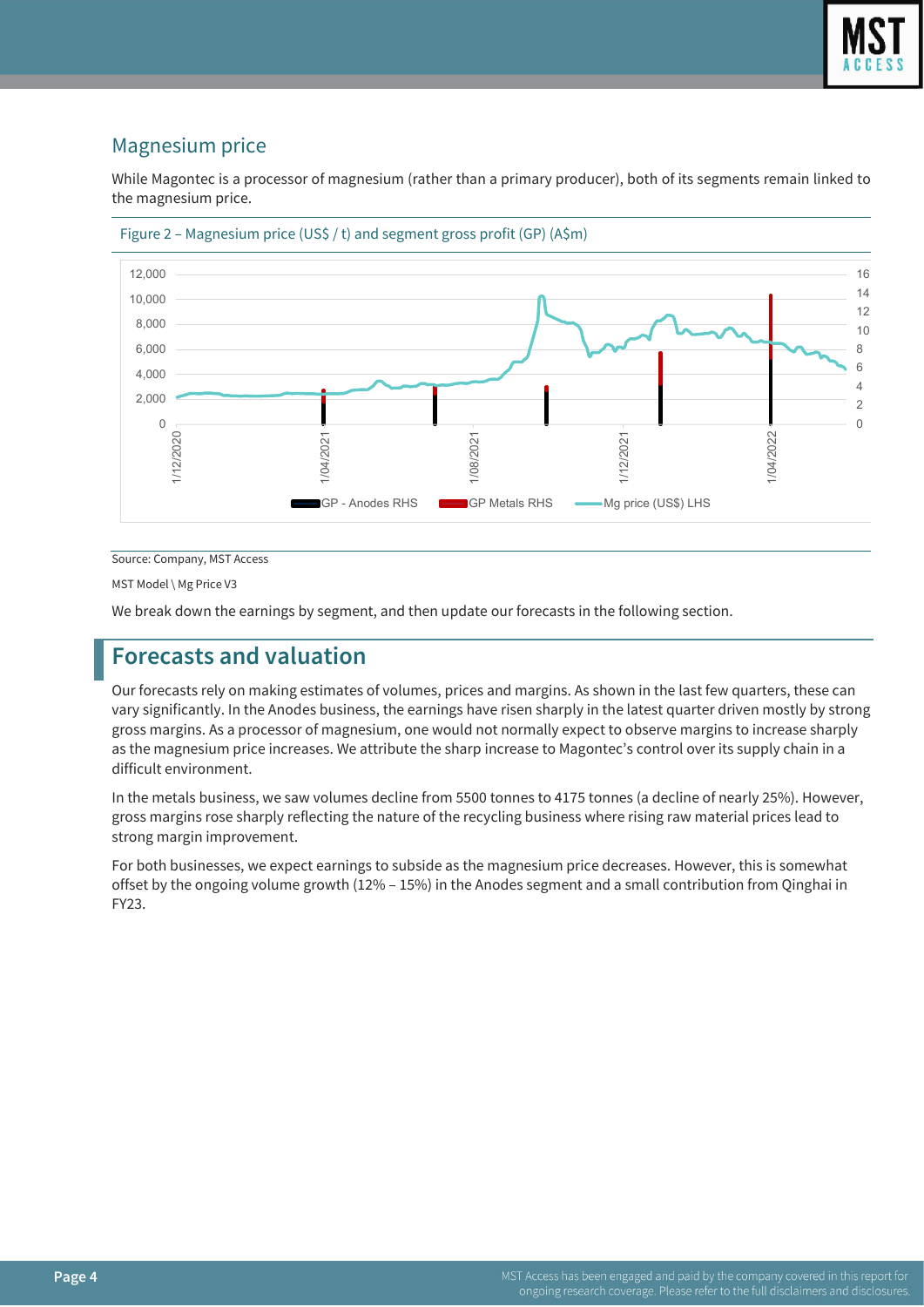#### Figure 3 – Group forecasts

| Mg Price (US\$ / t) and Gross Profit (A\$m) |       | <b>FY 19</b> | <b>FY 20</b> | <b>FY 21</b> | <b>FY 22e</b> | <b>FY 23e</b> | <b>FY 24e</b> |
|---------------------------------------------|-------|--------------|--------------|--------------|---------------|---------------|---------------|
| Mg Price                                    | USS/t | 2289         | 1952         | 4247         | 4500          | 3500          | 3000          |
| Anodes                                      |       |              |              |              |               |               |               |
| Volume (Mg Anodes only)                     | t     | 2285         | 2795         | 3295         | 3789          | 4243          | 4753          |
| $\ldots$ growth                             | %     |              | 22%          | 18%          | 15%           | 12%           | 12%           |
| Revenue                                     | A\$m  | 31           | 31           | 43           | 47            | 50            | 52            |
| <b>Gross Profit</b>                         | A\$m  | 7.9          | 8.2          | 13.6         | 19.6          | 14.3          | 14.0          |
| $\ldots$ margin                             |       | 26%          | 26%          | 32%          | 42%           | 29%           | 27%           |
| Metals                                      |       |              |              |              |               |               |               |
| Volumes (Oinghai from FY23)                 | t     | 9862         | 5108         | 5664         | 4248          | 10000         | 16000         |
| $\ldots$ growth                             | %     |              | -48%         | 11%          | $-25%$        | 135%          | 60%           |
| Revenue                                     | A\$m  | 100          | 64           | 72           | 75            | 118           | 108           |
| <b>Gross Profit</b>                         | A\$m  | 5.2          | 4.0          | 5.6          | 13.8          | 12.2          | 10.7          |
| $\ldots$ margin                             | %     | 5%           | 6%           | 8%           | 18%           | 10%           | 10%           |
| <b>TOTAL GROSS PROFIT</b>                   | A\$m  | 13.1         | 12.2         | 19.2         | 33.4          | 26.6          | 24.7          |
| Overheads                                   | A\$m  | $-10.4$      | $-7.7$       | $-6.4$       | $-8.9$        | $-8.9$        | $-8.9$        |
| <b>EBITDA</b>                               | A\$m  | 2.7          | 4.5          | 12.8         | 24.5          | 17.7          | 15.8          |

Source: Company, MST Access

We have calculated our FY22e gross profit estimates after considering quarterly results for the past five quarters. For both the Anodes division and the Metals division, we have estimated the last two quarters of FY22 (Dec YE) to be the average quarterly gross profit of FY21. For the 2Q, we have taken the mid-points between Q1 and Q3.

### Figure 4 – Quarterly divisional earnings – FY21 and forecast FY22

| <b>ANODES</b>                 |        | 1021A | 2021A | 3021A | 4021A | 1022A | 2022E | 3022E | 4Q22E |
|-------------------------------|--------|-------|-------|-------|-------|-------|-------|-------|-------|
| Volumes                       | tonnes | 775   | 880   | 740   | 925   | 880   |       |       |       |
| Revenue (est)                 | A\$m   | 8.3   | 9.7   | 10.0  | 13.9  | 16.9  |       |       |       |
| <b>Gross Profit</b>           | A\$m   | 2.4   | 3.3   | 3.6   | 4.3   | 7.1   | 5.3   | 3.4   | 3.4   |
| Gross Margin                  | %      | 29.0% | 34.0% | 36.0% | 31.0% | 42.0% |       |       |       |
| <b>Full year Gross Profit</b> | A\$m   |       |       |       | 13.6  |       |       |       | 19.2  |
|                               |        |       |       |       |       |       |       |       |       |
| <b>METALS</b>                 |        |       |       |       |       |       |       |       |       |
| Volumes                       | tonnes | 5500  | 5300  | 4575  | 4600  | 4175  |       |       |       |
| Revenue (est)                 | A\$m   | 17.6  | 12.9  | 17.8  | 23.1  | 34.2  |       |       |       |
| <b>Gross Profit</b>           | A\$m   | 1.2   | 0.8   | 0.4   | 3.3   | 6.7   | 4.1   | 1.4   | 1.4   |
| Gross Margin                  | %      | 6.8%  | 6.2%  | 2.3%  | 14.3% | 19.6% |       |       |       |
| <b>Full year Gross Profit</b> | A\$m   |       |       |       | 5.7   |       |       |       | 13.6  |

Source: Company, MST Access

We have summarised the changes to our forecasts in the following table.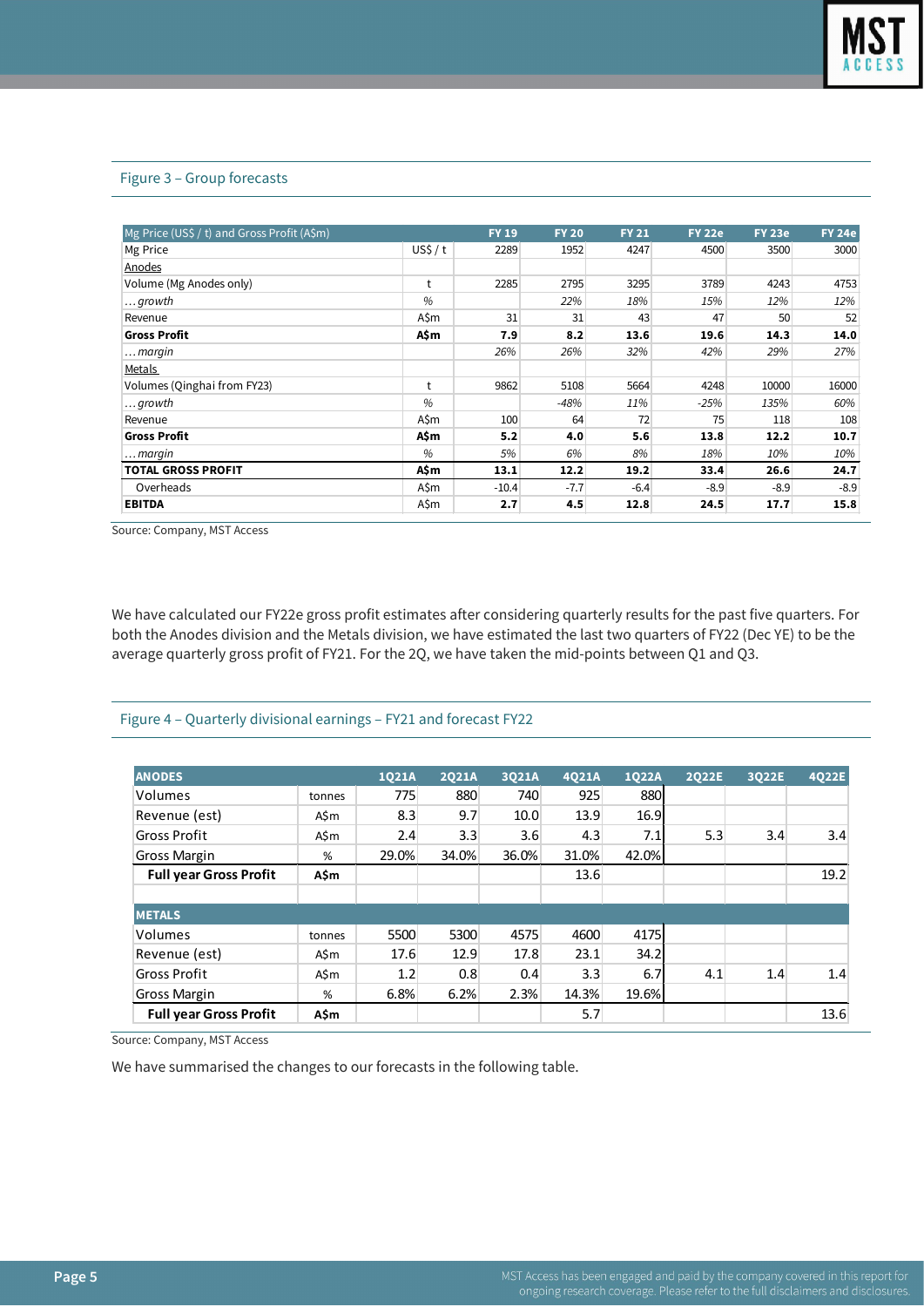### Figure 5 – Earnings changes

|                            |             | <b>FY22e</b>    |                | FY23e    |                 |                |           |
|----------------------------|-------------|-----------------|----------------|----------|-----------------|----------------|-----------|
| (A\$m, Dec y/e)            |             | <b>Previous</b> | <b>Current</b> | $%$ Chg  | <b>Previous</b> | <b>Current</b> | % Chg     |
| <b>Revenue</b>             |             |                 |                |          |                 |                |           |
| Anodes (CCP)               |             | 43.5            | 47.1           | 8%       | 46.0            | 53.0           | 15%       |
| Metals                     |             | 76.2            | 74.8           | $-2\%$   | 88.6            | 118.3          | 34%       |
| <b>TOTAL</b>               |             | 119.7           | 121.9          | 2%       | 134.6           | 171.3          | 27%       |
| <b>Gross Profit</b>        |             |                 |                |          |                 |                |           |
| Anodes (CCP)               |             | 11.8            | 19.6           | 66%      | 13.2            | 15.2           | 15%       |
| Metals                     |             | 5.4             | 13.8           | 156%     | 8.9             | 12.2           | 38%       |
| <b>TOTAL</b>               |             | 17.2            | 33.4           | 94%      | 22.1            | 27.4           | 24%       |
| <b>Gross Profit Margin</b> |             |                 |                |          |                 |                |           |
| Anodes (CCP)               |             | 27.1%           | 41.7%          | 1459 bps | 28.7%           | 28.6%          | -9 bps    |
| Metals                     |             | 7.1%            | 18.5%          | 1137 bps | 10.0%           | 10.4%          | 31 bps    |
| <b>TOTAL</b>               |             | 14.4%           | 27.4%          | 1307 bps | 16.4%           | 16.0%          | $-42$ bps |
| Overheads                  |             | $-8.9$          | $-9.5$         | 6%       | $-8.9$          | $-9.5$         | 6%        |
| <b>EBITDA</b>              |             | 8.3             | 24.0           | 189%     | 13.2            | 18.0           | 36%       |
| Margin                     |             | 6.9%            | 19.7%          | 1275 bps | 9.8%            | 10.5%          | 68 bps    |
| NPAT underlying            |             | 3.5             | 15.3           | 336%     | 7.1             | 10.9           | 53%       |
| <b>Earnings per Share</b>  | (A\$ cents) | 4.3             | 19.3           | 348%     | 8.6             | 13.7           | 59%       |
| Dividends per Share        | (A\$ cents) | 0.0             | 1.2            | nm       | 0.0             | 1.3            | nm        |

Source: Company, MST Access

## Valuation

We continue to use a sum of the parts valuation methodology for the Group. This consists of capitalising earnings from the Anodes business using an EV/EBITDA multiple derived from a list of comparable companies which was then discounted by 30%. We use the same valuation of the recycling business (part of Metals division) used in our initiating coverage report which was base on the sale of a magnesium recycling company similar to Magontec's European recycling business. We use a heavily discounted valuation estimate for Qinghai and estimate its value based on it operating at 28% capacity utilisation; estimate EBITDA is capitalised at 8.4x.

| <b>Business</b> | <b>Valuation methodology</b>         | EV(5m) |     | Net Debt (\$m) Equity val. (\$m) | per share $(5)$ |
|-----------------|--------------------------------------|--------|-----|----------------------------------|-----------------|
| Anodes          | EV / EBITDA multiple (disc comps)    | 31.3   | 0.0 | 31.3                             | \$0.38          |
| Recycling       | Capacity multiple (recent txn)       | 11.0   |     | 11.0                             | \$0.13          |
| <b>Total</b>    | (fully operating busineses)          | 42.3   | 0.0 | 42.3                             | \$0.52          |
| Qinghai         | EBITDA at 28% capacity util.<br>EV / | 10.0   |     | 10.0                             | \$0.12          |
| <b>TOTAL</b>    |                                      | 52.3   | 0.0 | 52.3                             | \$0.64          |

### Figure 6 – MGL Sum of the parts valuation

Source[: Company,](https://www.acea.auto/figure/eu-passenger-car-production/) MST Access

Our valuation of the Anodes business is based on the capitalisation of FY22 earnings by the median multiple of a range of metal processing companies which we discount by a further 30%. Note that the initiation coverage used the FY20 multiples which gave a median multiple of 12x. We have further refined our comparable company data collection and now use a forecast FY22 median multiple which has fallen from 12x to 4x - likely reflecting the strong earnings performance which we expect has been much stronger than the share price appreciation (reflecting expectations of weakening earnings) for the stocks in this list of comparable companies.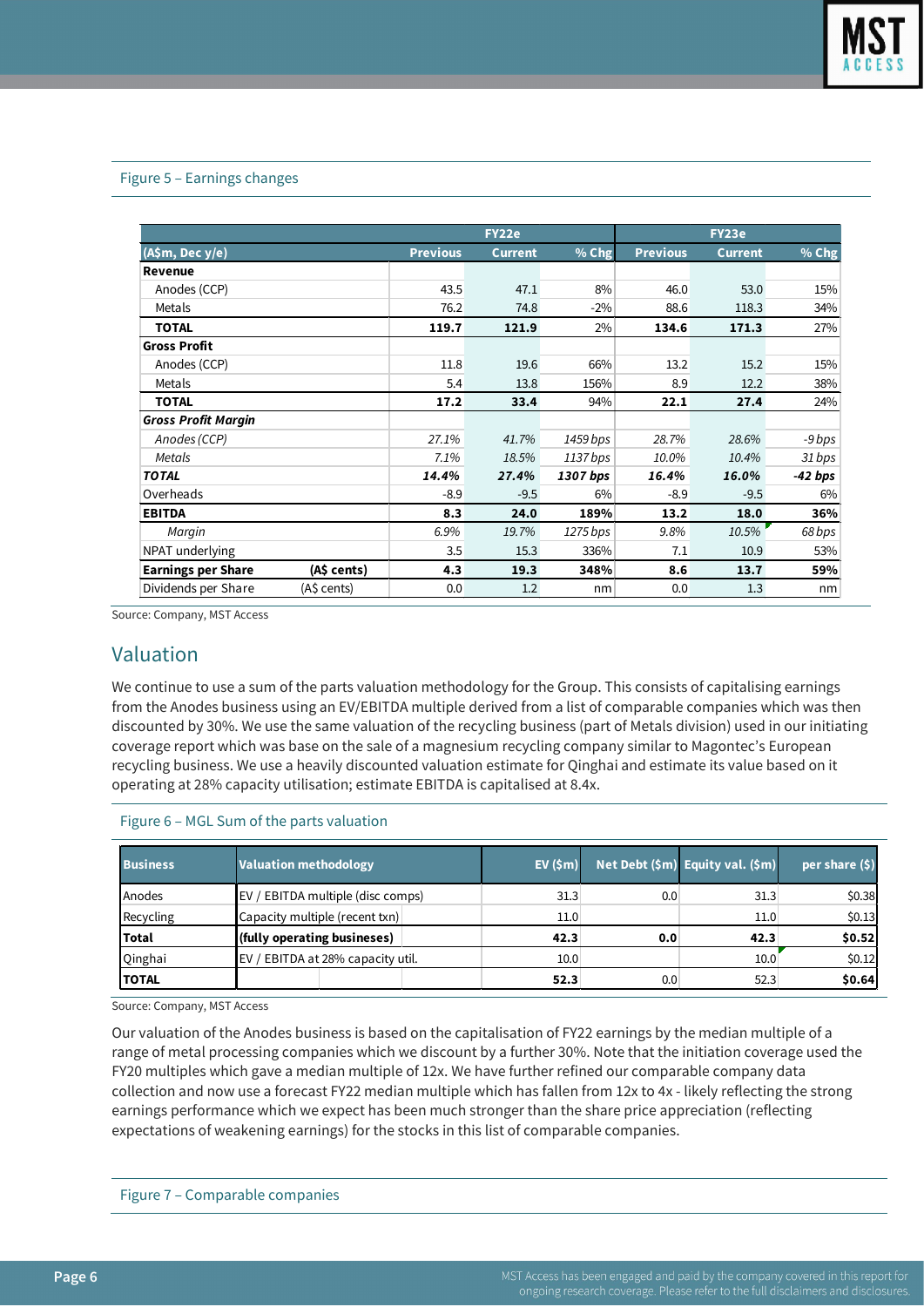

| <b>Valuation</b> |                              | <b>Price</b> | <b>MCAP</b> | <b>EV</b> |                          | <b>EBITDA Margin</b>     |                          | <b>EV / EBITDA</b> |       | <b>Price / Earnings</b>  |                          | <b>Net Debt / EBITDA</b> |
|------------------|------------------------------|--------------|-------------|-----------|--------------------------|--------------------------|--------------------------|--------------------|-------|--------------------------|--------------------------|--------------------------|
|                  |                              | (AUD)        | (AUD)       | (AUD)     | 2021                     | 2022                     | 2021                     | 2022               | 2021  | 2022                     | 2021                     | 2022                     |
| SGM-AU           | <b>Sims</b>                  | 16.03        | 3,118       | 3,390     | 9.8%                     | 10.6%                    | 5.8x                     | 3.5x               | 11.5x | 5.7x                     | 0.0x                     | $-0.1x$                  |
| UMI-BE           | Umicore                      | 39.32        | 14,537      | 15,817    | 31.6%                    | 27.4%                    | 8.4x                     | 9.2x               | 14.2x | 17.0x                    | 0.8x                     | 1.0x                     |
| 600459-CN        | Sino-Platinum Metals         | 18.11        | 2,296       | 2,975     | 2.1%                     | 2.3%                     | 18.6x                    | 15.1x              | 27.9x | 19.1x                    | $\overline{\phantom{a}}$ | ۰.                       |
| <b>DBG-FR</b>    | Derichebourg                 | 6.46         | 1,545       | 2,483     | 10.7%                    | 9.5%                     | 4.3x                     | 3.6x               | 5.9x  | 5.3x                     | 0.5x                     | 1.2x                     |
| <b>SCHN-US</b>   | Schnitzer Steel Inds         | 37.18        | 1,481       | 1,999     | 10.5%                    | 10.1%                    | 4.9x                     | 4.0x               | 6.1x  | 5.3x                     | 0.2x                     | 0.4x                     |
| 7456-JP          | Matsuda Sangyo Co., Ltd.     | 1981.00      | 613         | 610       | $\overline{\phantom{a}}$ | $\overline{\phantom{a}}$ | $\overline{\phantom{a}}$ | ۰                  | 5.4x  | 5.9x                     | $\overline{\phantom{a}}$ | $\overline{\phantom{a}}$ |
| <b>ERA-FR</b>    | Eramet                       | 113.90       | 4,914       | 6,852     | 26.5%                    | 32.9%                    | 4.3x                     | 2.6x               | 10.9x | 4.0x                     | 0.9x                     | 0.3x                     |
| RS-US            | Reliance Steel & Aluminum    | 179.77       | 16,050      | 17,810    | 15.5%                    | 16.0%                    | 5.7x                     | 4.8x               | 8.1x  | 6.4x                     | 0.7x                     | 0.0x                     |
| AGS-DE           | Allgemeine Gold- und Silbers |              |             | $\sim$    |                          | $\overline{\phantom{a}}$ |                          | ۰                  | ۰     | $\overline{\phantom{a}}$ |                          |                          |
| <b>Mean</b>      |                              |              |             |           | 15%                      | 16%                      | 7.4                      | 6.1                | 11.2  | 8.6                      | 0.5                      | 0.5                      |
| <b>Median</b>    |                              |              |             |           | 11%                      | 11%                      | 5.7                      | 4.0                | 9.5   | 5.8                      | 0.6                      | 0.3                      |

Source: MST Access, FactSet

This gives a capitalisation multiple of 2.8 times to apply to MGL's FY22 earnings.

Figure 8 – Valuation of the Anodes business based on discounted comparable company EV / EBITDA multiple

| <b>EV / EBITDA valuation - Anodes</b> |               | <b>Dec-22</b> |
|---------------------------------------|---------------|---------------|
| Comparable companies - median         | x             | 4.0           |
| Discount for company size             | $\frac{0}{0}$ | 30%           |
| EV / EBITDA multiple for Anodes       | A\$m          | 2.8           |
| Avg FY22e and FY23e EBITDA            | A\$m          | 11.2          |
| Enterprise Value                      | <b>A</b> Sm   | 31.3          |

Source: MST Access

We have retained the original valuation methodology of the recycling business which was based on a transaction multiple of a European magnesium recycling company in 2019 (refer t[o initiation coverage](https://www.mstaccess.com.au/dd/mstresearch/6228/1) report for further details).

Similarly, we have retained the valuation methodology for MGL's Qinghai business. Our analysis assumes that QSLM re-starts production of magnesium in 2022, and the liquid metal starts being delivered to MGL Qinghai's cast-house in the FY23. Should QSLM fail to deliver molten magnesium to MGL Qinghai, then at some point in the future, we would expect QSLM may be in breach of its agreement. It is not clear what recourse MGL might have to QSLM, however, we note that QSLM owns 29% of the equity of MGL.

## Risks

Key risks to our forecasts and valuation include:

- Failure of the Qinghai cast house to receive the planned magnesium metal
	- $\circ$  QSLM magnesium production does not restart or does not produce the contracted level of magnesium metal
	- o The problems with trucks used to deliver the metal from QSLM to MGL's cast house remain unresolved (notwithstanding that there has been more than sufficient time to fix the problem.
	- $\circ$  QSLM divert the magnesium to other customers to an extent that is in breach of the agreement
- MGL loses its licence to operate in the Qinghai province
- Unforeseen operational (including safety) problems at Qinghai, or indeed any of its other processing plants in China, Germany and Romania
- A dramatic deterioration of the competitive environment in one or more of its markets
- A loss of access to capital which is particularly important to fund working capital which increases in line with sharply rising magnesium prices
- We may have underestimated the extent to which demand for structural magnesium in vehicles will offset the decline in demand for magnesium used in engines and drive chains as electric vehicles replace internal combustion engines
- We may have over-estimated the long-term demand for "green" magnesium from the transport industry